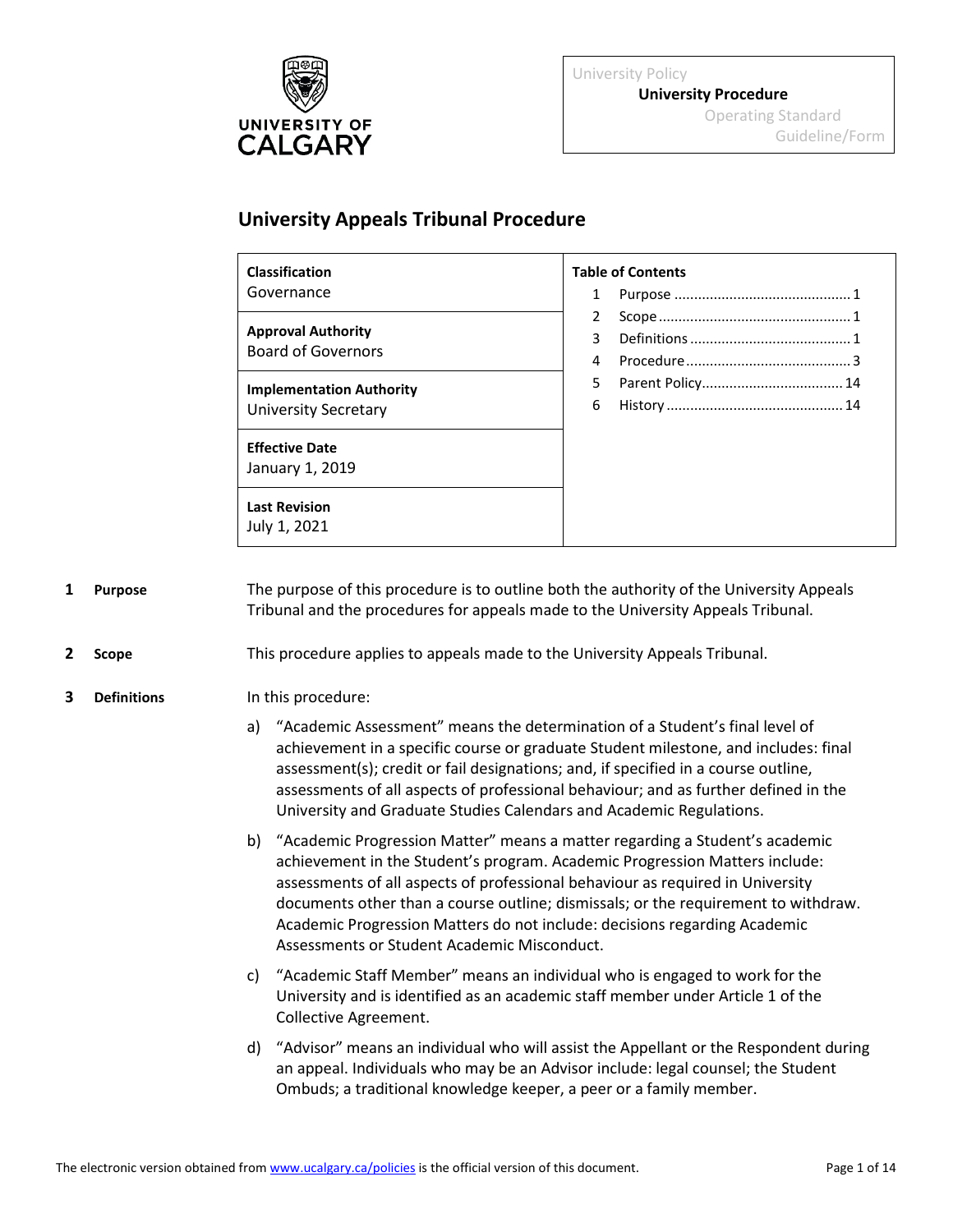- e) "Appeal Hearing" means either a written or oral process to review and decide an appeal before the University Appeals Tribunal.
- f) "Appeal Review Administrator" means an Academic Staff Member or Board of Governors member who, as a member of the University Appeals Tribunal, is given the authority set out in this procedure to decide whether an appeal will be heard.
- g) "Appellant" means a Student who appeals a decision about themselves.
- h) "Business Days" means days that the University is open for business, excluding weekends and holiday closures.
- i) "Collective Agreement" means the collective agreement between the Faculty Association of the University of Calgary and the Governors of the University of Calgary in effect at the relevant time.
- j) "Faculty Appeals Committee" means the committee constituted to hear appeals of Academic Assessments and includes: the Faculty of Graduate Studies Appeals Committee and the Continuing Education Unit Appeals Committee. The PGME Appeals Committee is not a Faculty Appeals Committee. If there is no relevant faculty council, the General Faculties Council will establish an appropriate appeals committee.
- k) "Ground of Appeal" means a reason that an appeal is being made.
- l) "PGME Appeals Committee" means the Postgraduate Medical Education Appeals Committee of the Cumming School of Medicine.
- m) "Procedural Fairness" means that an Appellant and a Respondent have the opportunity to be heard by an unbiased decision maker and to be made aware of all evidence considered by the decision maker. Procedural Fairness is about the procedures used to make a decision, not the actual outcome of the decision.
- n) "Record of Proceedings" means the key documents and procedural steps with respect to the previous appeal hearing which took place at the PGME Appeals Committee or the University Appeals Committee.
- o) "Respondent" means a person who responds to an appeal.
- p) "Student" means an individual who is registered in a course or program of study with the University, whether for credit or not, at the time the subject matter of the decision under appeal occurred.
- q) "Student Academic Misconduct" means plagiarism, cheating or other academic misconduct as defined in the Student Academic Misconduct Policy.
- r) "Student Non-Academic Misconduct" means conduct that is prohibited as outlined in Appendix 1: Prohibited Conduct of the Student Non-Academic Misconduct Policy.
- s) "University" means the University of Calgary.
- t) "Witness" means someone who attends a hearing on behalf of the Appellant or Respondent who provides evidence that is relevant to the grounds of appeal brought by the Appellant.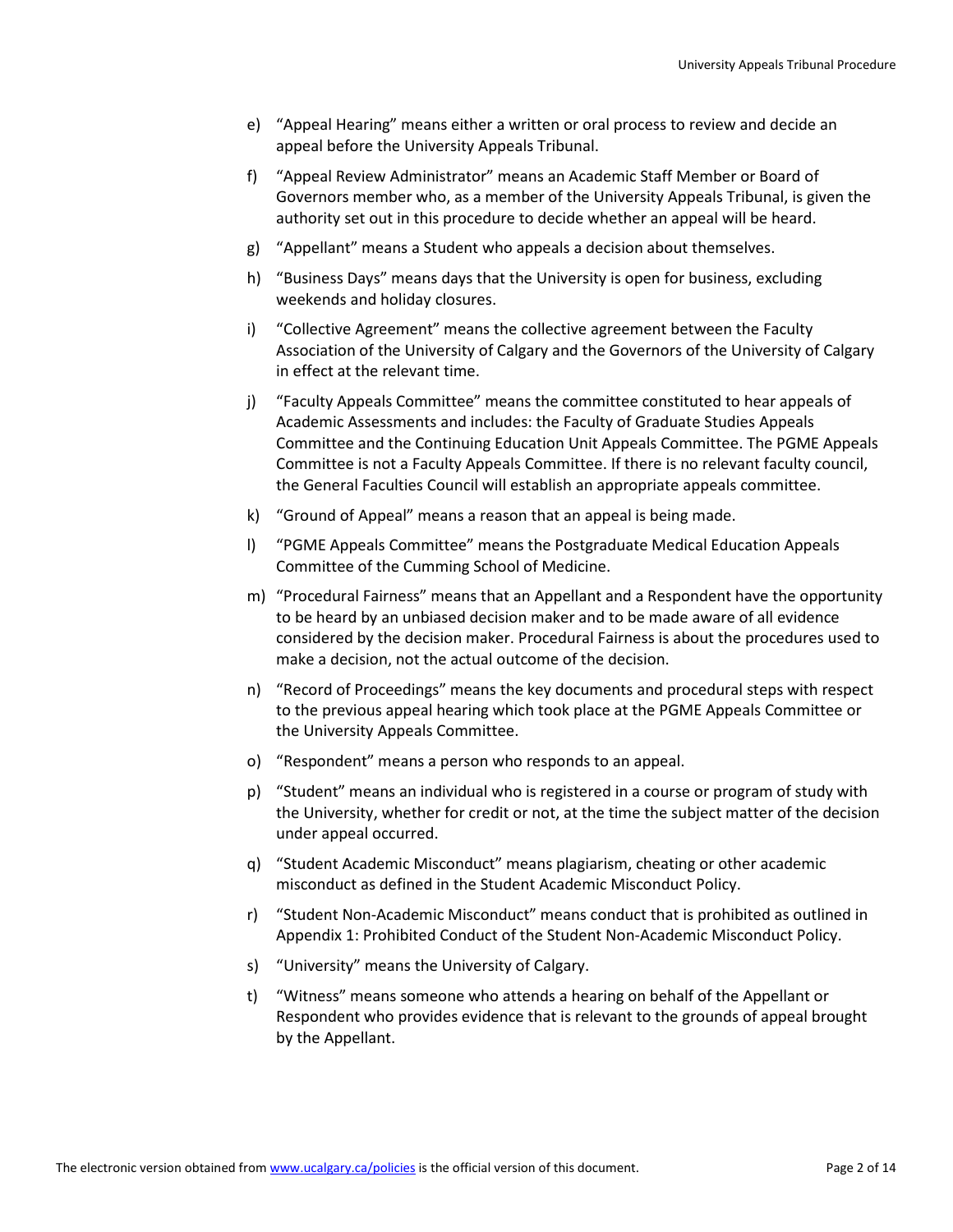### <span id="page-2-0"></span>**4 Procedure Deadline for Appeal to the University Appeals Tribunal**

- **4.1** An Appellant must submit an appeal to the University Student Appeals Office on or before 11:59 PM (MT) on the tenth  $(10<sup>th</sup>)$  Business Day after the date of the written document setting out the decision being appealed. Compliance with this deadline will be proven by the University's electronic date and time stamp as affixed to an appeal at the time and the appeal is received by the University Student Appeals Office.
- **4.2** The University's Student Appeals Officer may decide to extend the deadline in Section 4.1 if a request for extension is made by the Appellant prior to the expiration of the deadline.
- **4.3** An Appellant requesting an extension of the deadline in Section 4.1, prior to the expiration of the deadline, must submit the request to the University Student Appeals Office and with their request shall provide a copy of the decision that is being appealed, the reasons for the request and the length of extension being requested.

### **Contents of an Appeal**

- **4.4** All appeals must:
	- a) include the Appellant's UCID number and be submitted in electronic form through the University Student Appeals Office website;
	- b) attach the decision being appealed and all related documentation, including all correspondence between the Appellant and the person that made the decision;
	- c) list and explain all grounds of appeal, and include all evidence supporting any listed grounds:
		- i. for appeals that claim there is relevant new information, the Appellant must submit all evidence that supports their claim and explain why the Appellant was not able to provide the information earlier;
	- d) state the outcome the Appellant is requesting from the appeal process, including reference to any University documentation that supports the requested outcome;
	- e) indicate whether the Appellant would prefer to not have a Student sit on the University Appeals Tribunal panel;
	- f) indicate whether a written or oral Appeal Hearing is preferred and why , and if a written hearing is preferred, describe how the appeal fits within the requirements set out in Section 4.14;
	- g) indicate whether the Appellant requires an accommodation or any special consideration regarding their participation in the appeal process and Appeal Hearing, and, if so, what is being requested and why; and
	- h) include a statement that all evidence and documentation provided by the Appellant in the appeal is true and accurate.
- **4.5** Should an Appellant no longer have access to their UCalgary email address, the Appellant should contact the University Student Appeals Office for instructions on how to send and receive all correspondence related to their appeal.

#### **Receipt of an Appeal**

**4.6** Normally within two (2) Business Days following the receipt of an appeal, the University Student Appeals Office will: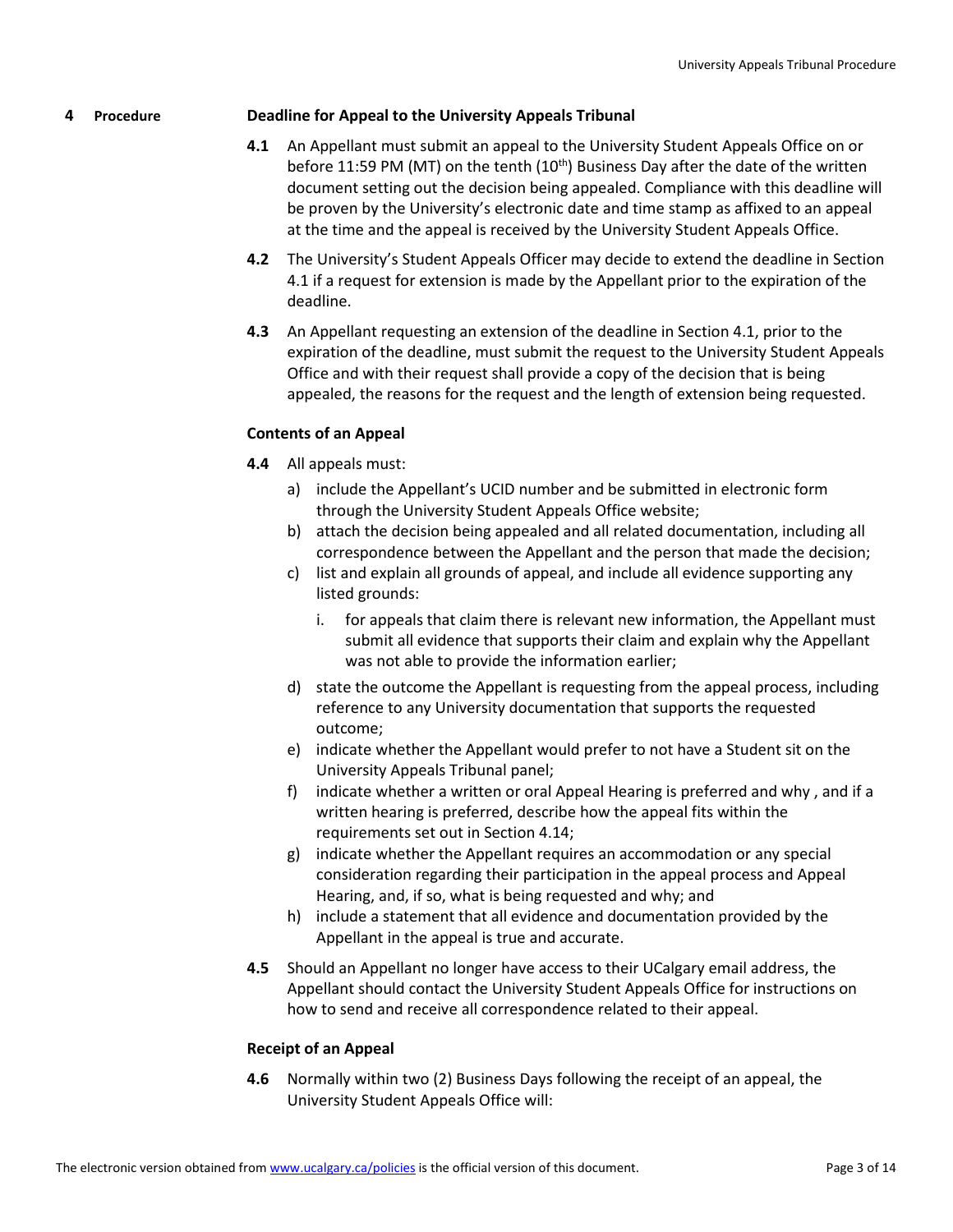- a) acknowledge receipt of the appeal and provide the Appellant with a link to this procedure and a list of on-campus sources of assistance;
- b) forward the appeal to an Appeal Review Administrator and to the Respondent, including a link to this procedure; and
- c) compile a Record of Proceedings from the preceding University Appeals Committee or PGME Appeals Committee appeal, if available, to be provided to the Appeal Review Administrator and will include: the recording of the hearing, if available, all submissions and documents filed by the Appellant and Respondent, and any other documentation relevant to the appeal to the University Appeals Tribunal.

# **Permission to Appeal**

- **4.7** An appeal will proceed to the University Appeals Tribunal only after an Appellant has been granted permission to appeal by the Appeal Review Administrator.
- **4.8** The Appeal Review Administrator has the authority to deny an Appellant permission to appeal where the Appeal Review Administrator decides that:
	- a) the individual making the appeal is not an Appellant;
	- b) the Appellant has not yet exhausted the decision making or appeal processes of the University Appeals Committee or PGME Appeals Committee as appropriate;
	- c) the appeal does not follow the requirements of the Student Misconduct and Academic Appeal Policy or this procedure;
	- d) the University Appeals Tribunal does not have the authority to decide the appeal;
	- e) the grounds of appeal do not fall within the grounds allowed under the Student Misconduct and Academic Appeals Policy, are clearly without merit, or do not otherwise justify an Appeal Hearing;
	- f) the relevant new information included in the appeal could have reasonably been presented earlier;
	- g) the appeal is being brought solely due to the Appellant's dissatisfaction with the decision or with a University, faculty or University unit policy, procedure, regulation or standard;
	- h) the outcome the Appellant is seeking must be requested through an alternate University process;
	- i) the appeal has already been decided by the University Appeals Tribunal; or
	- j) the Appellant had previously, and in an informed manner, waived their right to appeal.
- **4.9** If permission to appeal is granted, the Appeal Review Administrator has the authority to decide whether any requested accommodation or special consideration is to be given to the Appellant, including whether the Appeal Hearing is to be prioritized.
- **4.10** The Appeal Review Administrator will provide their written decision to the University Student Appeals Office normally within ten (10) Business Days of receipt of the appeal. The University Student Appeals Office will distribute a copy of the decision to the Appellant and the Respondent and to such other individuals as the Appeal Review Administrator decides are appropriate or necessary.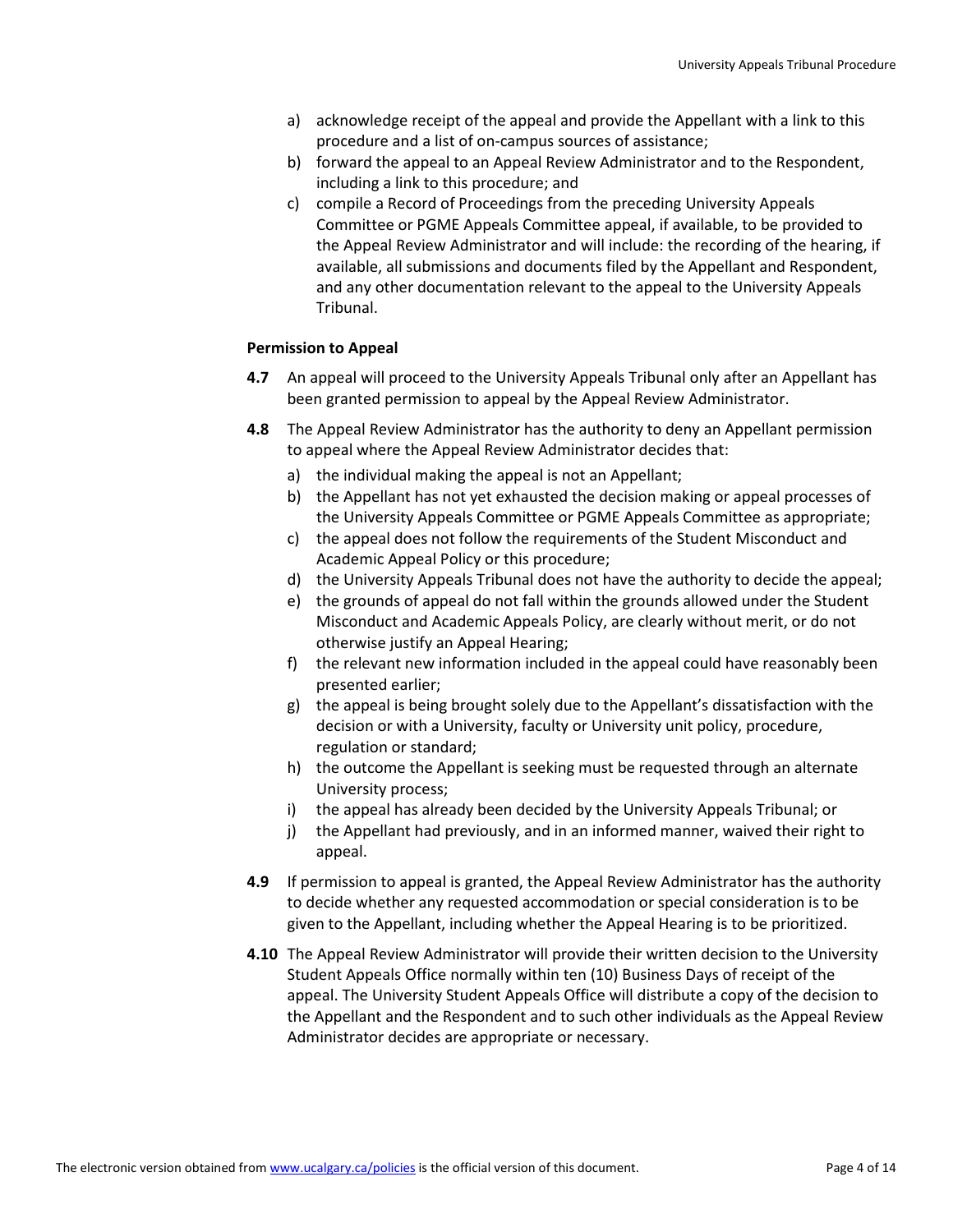### **Appellant's Responsibility and Standard of Proof**

**4.11** If permission to appeal is granted, the Appellant is responsible to satisfy the University Appeals Tribunal that the Appellant's evidence or position is more likely than not to have occurred or to be accurate. This is referred to as the balance of probabilities standard of proof.

### **Resolution of Appeal Prior to the Appeal Hearing**

**4.12** In the event the matter is resolved prior to an Appeal Hearing, the Appellant will withdraw the appeal through notice to the University Student Appeals Office.

### **Procedures Prior to an Appeal Hearing**

- **4.13** Normally within three (3) Business Days following the distribution of the Appeal Review Administrator's decision granting permission to appeal, the University Student Appeals Office will:
	- a) provide the names of the University Appeals Tribunal panel members to the Appellant and the Respondent;
	- b) provide the date, time and location that will be used in the event of an oral Appeal Hearing to the Appellant and Respondent;
	- c) advise the Respondent that a written response to the appeal is required within ten (10) Business Days, and that the response is to include the following:
		- i. all documents and evidence relating to the decision that is being appealed, including all relevant University, faculty or University unit policies, procedures, regulations and standards and any relevant professional accreditation information,
		- ii. a response to the Appellant's grounds of appeal,
		- iii. a response to the outcome requested by the Appellant, including reference to any University documentation that supports the outcome of the decision being appealed, and
		- iv. whether a written or oral Appeal Hearing is preferred and why;
		- and
	- d) advise the Appellant and the Respondent that they are expected to participate in the Appeal Hearing, and that if they do not attend an oral Appeal Hearing or participate in a written Appeal Hearing, that the University Appeals Tribunal may proceed and make its decision in their absence.

# **Form of Appeal Hearing**

- **4.14** In certain circumstances, including where:
	- a) the appeal is only related to whether the sanction imposed was too severe;
	- b) the Appellant and the Respondent agree on the relevant facts;
	- c) the appeal is about an Academic Progression matter; or
	- d) the Appellant and the Respondent agree that the Appeal Hearing should be written;

the University Appeals Tribunal panel chair may decide that a written Appeal Hearing will occur.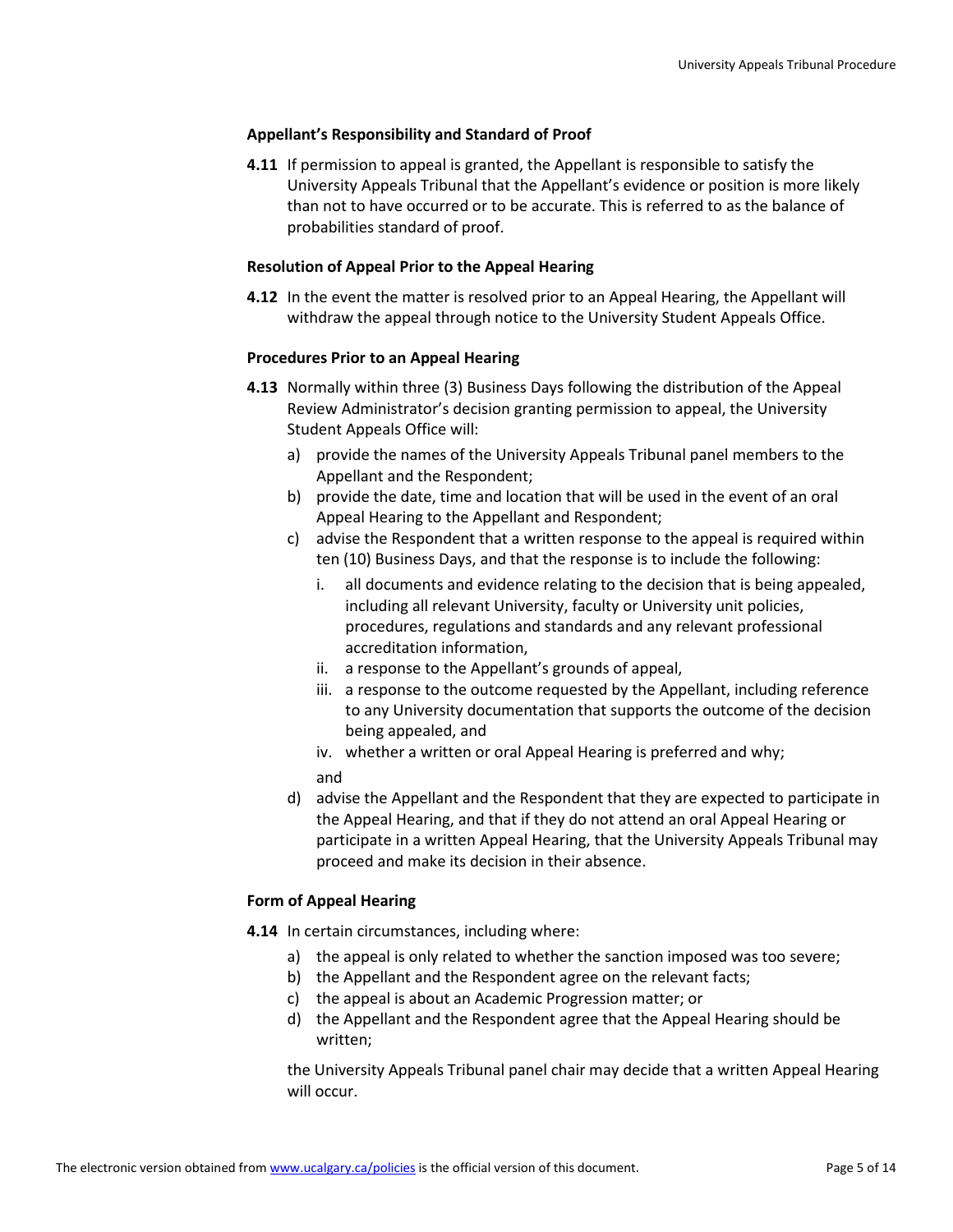**4.15** Normally, the University Appeals Tribunal panel chair will make their decision about the form of the Appeal Hearing within three (3) Business Days of the University Student Appeals Office's receipt of the Respondent's materials.

#### **Challenge to Panel Membership**

- **4.16** The Appellant and Respondent have five (5) Business Days after the receipt of the names of the panel members to submit a challenge requesting that a panel member not participate in the Appeal Hearing.
- **4.17** Challenges may only be made where it is claimed that a panel member has a conflict of interest that may prevent a fair decision being made.
- **4.18** Challenges must be submitted to the University Student Appeals Office. The University Student Appeals Office will forward any challenge received to the University Appeals Tribunal panel chair for a decision. However, where a challenge is about the University Appeals Tribunal panel chair, the University Student Appeals Officer will make the decision.
- **4.19** If the University Appeals Tribunal panel chair's or University Student Appeals Officer's decision requires the membership of the University Appeals Tribunal panel to be changed, the University Student Appeals Office will provide the names of the new panel to the Appellant and the Respondent normally within three (3) Business Days of that decision.

#### **Submissions Regarding Process Matters Prior to the Appeal Hearing**

- **4.20** An Appellant or a Respondent must submit any requests relating to the Appeal Hearing process, including requests for time extensions, to the University Student Appeals Office as soon as possible.
- **4.21** The University Student Appeals Office will forward any requests to the University Appeals Tribunal panel chair for a decision.
- **4.22** The University Appeals Tribunal panel chair may decide to grant a request if the panel chair is of the view that there are reasonable grounds for the request and there is a minimal impact to the other party.

#### **Appeal Hearing Date and Appeal Hearing Materials**

- **4.23** Appeal Hearings are intended to proceed in a timely manner, and the Appeal Hearing date will normally be set to occur within thirty (30) Business Days of the permission to appeal decision.
- **4.24** For oral Appeal Hearings, the University Student Appeals Office will normally establish pre-set Appeal Hearing dates. The soonest available Appeal Hearing date that allows a Respondent and Appellant a reasonable time to provide their evidence and to receive notice will normally be selected.
- **4.25** Priority may be given to appeals in the manner decided by the Student Appeals Office.
- **4.26** For oral Appeal Hearings, the University Student Appeals Office will provide the panel members, the Appellant and the Respondent with formal written notice of the Appeal Hearing, including a reminder of the date, time and location, along with a copy of: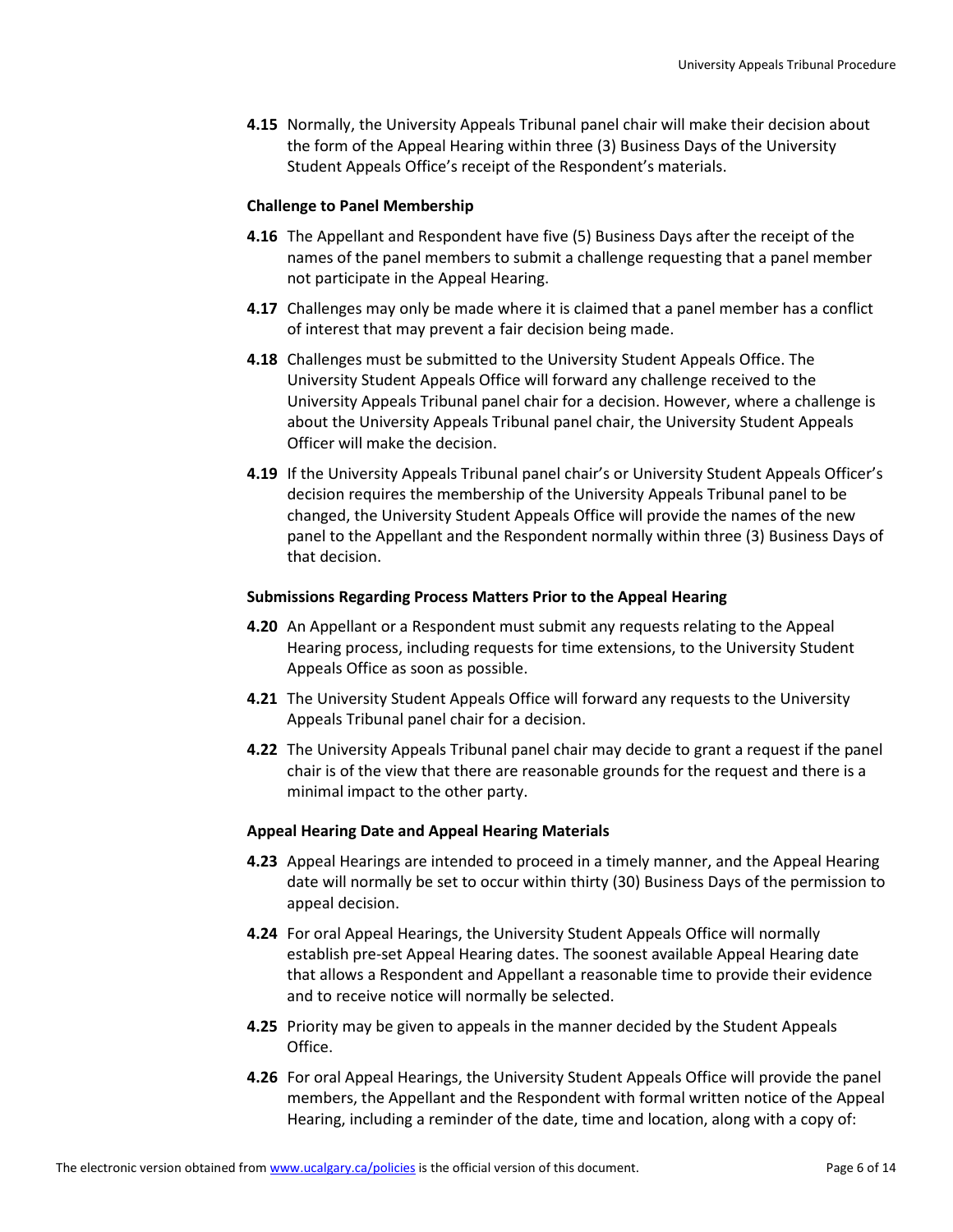- a) the appeal;
- b) the Respondent's response;
- c) the Record of Proceedings; and
- d) any other documentation received from either the Appellant or the Respondent, or that the University Appeals Tribunal may consider;

at least five (5) Business Days prior to the Appeal Hearing.

# **Advisors**

- **4.27** An Appellant and a Respondent are expected to speak on their own behalf in an oral Appeal Hearing, including to provide their evidence, to respond to questions, and to ask questions of the other party.
- **4.28** An Appellant and a Respondent may be accompanied by one Advisor each.
- **4.29** An Advisor is not a Witness. An Advisor provides assistance and support to an Appellant or Respondent during an oral Appeal Hearing, and does not normally address the University Appeals Tribunal panel or the other party.
- **4.30** If either an Appellant or a Respondent plans on having an Advisor attend an oral Appeal Hearing, that party must provide the name and occupation or relationship of the Advisor to the Appellant or Respondent to the University Student Appeals Office as soon as possible, but no later than three (3) Business Days before the Appeal Hearing.
- **4.31** An Appellant who wishes to have an Advisor speak on their behalf should submit their request as part of their appeal and as a request for accommodation or special consideration. However, requests following the issuance of the permission to appeal decision, or requests from the Respondent to have an Advisor speak on their behalf, may still be made to the University Student Appeals Office no later than three (3) Business Days before the start of the oral Appeal Hearing.
- **4.32** The University Student Appeals Office will forward any requests to the University Appeals Tribunal panel chair for a decision.
- **4.33** An Appellant and a Respondent are each responsible for making all arrangements for their Advisor to attend the oral Appeal Hearing and responsible for any costs associated with their Advisor's attendance.

#### **Witnesses**

- **4.34** If either the Appellant or Respondent will have a Witness attend an oral Appeal Hearing to provide evidence, that party must provide a Witness list, including the occupation or relationship of each Witness to the Appellant or Respondent, to the University Student Appeals Office no later than three (3) Business Days before the Appeal Hearing.
- **4.35** The University Student Appeals Office will let the University Appeals Tribunal panel and the other party know of a Witness's planned attendance at the oral Appeal Hearing shortly after receiving the information provided in Section 4.34.
- **4.36** If the University Appeals Tribunal panel chair decides that a written summary of the evidence a Witness will provide would be useful in addition to having the Witness appear at the oral Appeal Hearing, the panel chair will request a written summary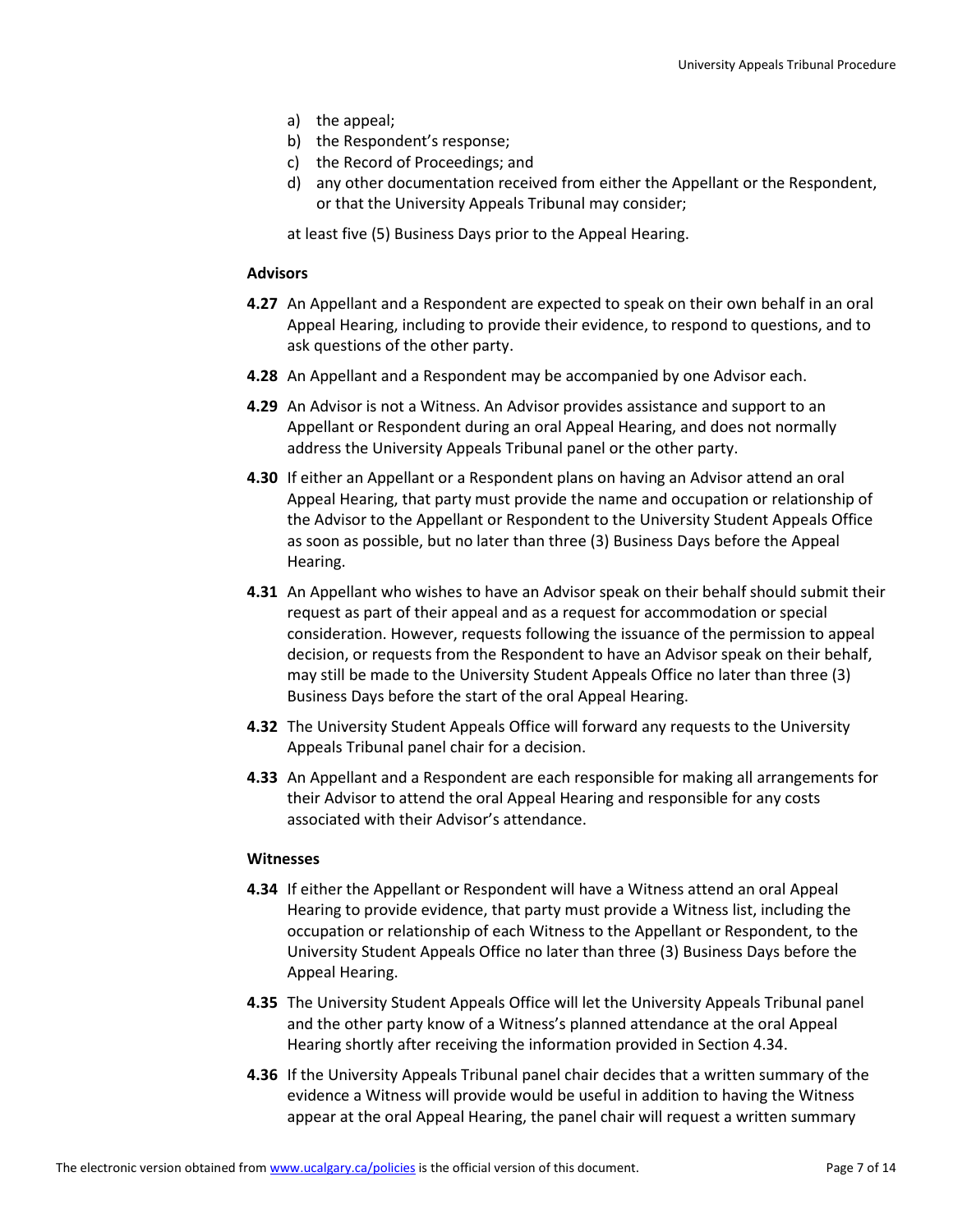and direct the University Student Appeals Office to amend the Appeal Hearing schedule so that such a summary can be received and reviewed prior to the Appeal Hearing.

- **4.37** An Appellant and a Respondent are each responsible for making all arrangements for their Witness(es) to attend the oral Appeal Hearing and responsible for any costs associated with their Witness(es) attendance.
- **4.38** The University Appeals Tribunal panel may limit the statements and questioning of Witnesses to those matters the panel considers relevant to the appeal.
- **4.39** A Witness will normally only attend an oral Appeal Hearing during the time they are providing evidence and responding to questions.

#### **Conduct of Written Appeal Hearings**

- **4.40** Where the University Appeals Tribunal panel chair decides that the Appeal Hearing will be in writing, the University Student Appeals Office will provide the panel members, the Appellant and the Respondent with written notice of the panel chair's decision, along with:
	- a) a copy of this procedure;
	- b) the appeal;
	- c) the Respondent's response to the appeal;
	- d) the Record of Proceedings;
	- e) any other documentation received from either the Appellant or the Respondent, or that the University Appeals Tribunal may consider;
	- f) if the panel has questions for the Appellant or the Respondent, what those questions are and the date that responses must be provided; and
	- g) the date on which the Appellant must provide any final submissions to the panel for consideration.
- **4.41** Following receipt and review of all appeal documentation, the University Appeal Tribunal panel will deliberate and make its decision. Members of the University Student Appeals Office, legal counsel for the University Appeals Tribunal, or both, may attend University Appeals Tribunal deliberations.

#### **Conduct of Oral Appeal Hearings**

- **4.42** The University Appeals Tribunal panel chair will conduct an oral Appeal Hearing in a manner that the panel chair considers fair and reasonable.
- **4.43** An oral Appeal Hearing will normally follow these procedures:
	- a) the panel chair will introduce everyone in the room, provide an overview of the process, confirm that there are no conflict of interest matters, and summarize the appeal and the issues to be decided;
	- b) the panel chair will invite the Appellant to present their case;
	- c) the panel chair will invite the Respondent to question the Appellant. All questions will be directed through the panel chair;
	- d) the panel may question the Appellant;
	- e) if the Appellant has Witnesses, the Appellant's Witnesses will be called one at a time and will be invited to provide information and to respond to questions;
	- f) the panel chair will then invite the Respondent to present their case;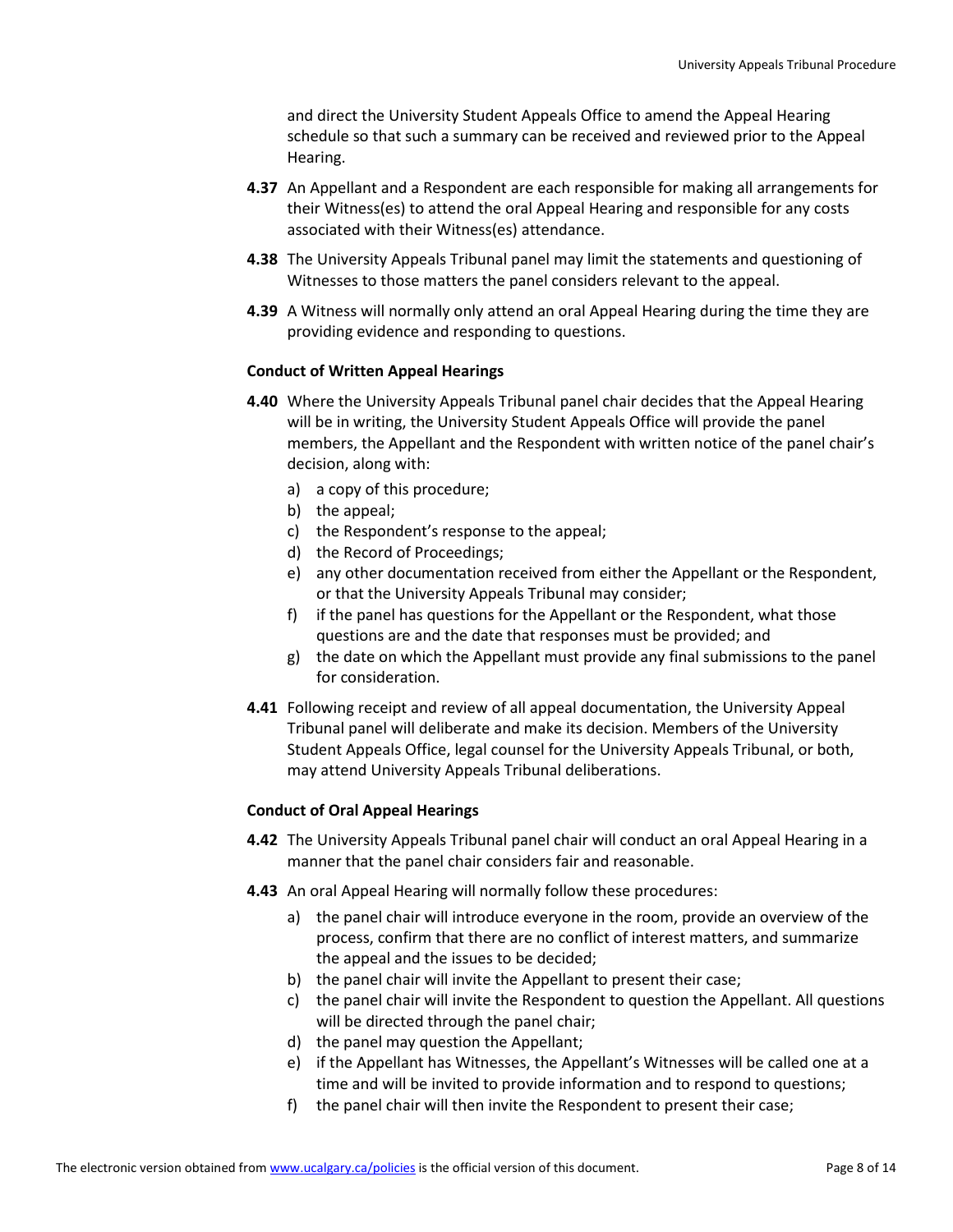- g) the panel chair will invite the Appellant to question the Respondent. All questions will be directed through the panel chair;
- h) the panel may question the Respondent;
- i) if the Respondent has Witnesses, the Respondent's Witnesses will be called one at a time and will be invited to provide evidence and to respond to questions;
- j) the panel chair will invite the Respondent to make a brief summary statement in closing;
- k) the panel chair will invite the Appellant to make a brief summary statement in closing; and
- l) the panel chair will adjourn the oral Appeal Hearing and excuse the Appellant and the Respondent and their Advisors, so that the panel can deliberate in private. Members of the University Student Appeals Office, legal counsel for the University Appeals Tribunal, or both, may attend University Appeals Tribunal deliberations.

### **Attendance at Oral Appeal Hearings**

- **4.44** An Appellant and a Respondent are expected to attend an oral Appeal Hearing.
- **4.45** While attendance in person at an oral Appeal Hearing is preferred, the Respondent, Appellant, an Advisor or a Witness may attend over teleconference, videoconference or through some other electronic means if necessary and if so decided by the Chair.
- **4.46** If an Appellant or Respondent do not attend an oral Appeal Hearing at all, the University Appeals Tribunal panel may choose to proceed with the Appeal Hearing in the absence of the Appellant or Respondent and may accept the written documentation submitted by the non-attending party in lieu of oral submissions made in person.

#### **Recording of Oral Appeal Hearings**

- **4.47** Oral Appeal Hearings will be audio recorded by the University Student Appeals Office. The recording is done for convenience purposes only and the malfunction of the recording device or loss of the recording will not invalidate, in any way, the related Appeal Hearing or University Appeals Tribunal decision.
- **4.48** No other recordings, audio or otherwise, of an oral Appeal Hearing are permitted.
- **4.49** The deliberations of the University Appeals Tribunal will not be recorded.

#### **University Appeals Tribunal Decisions**

- **4.50** Following deliberation, the University Appeals Tribunal panel will reach a decision. If a decision is not reached by consensus, decisions will be made by majority vote and any vote or opinion that does not align with the majority will not be recorded or included in the written decision.
- **4.51** The University Appeals Tribunal panel may seek assistance from the University Student Appeals Office and legal counsel regarding the precise form or wording of any decision.
- **4.52** The University Appeals Tribunal panel will normally provide its written decision to the University Student Appeals Office within ten (10) Business Days of the decision being reached. The University Student Appeals Office will distribute a copy of the decision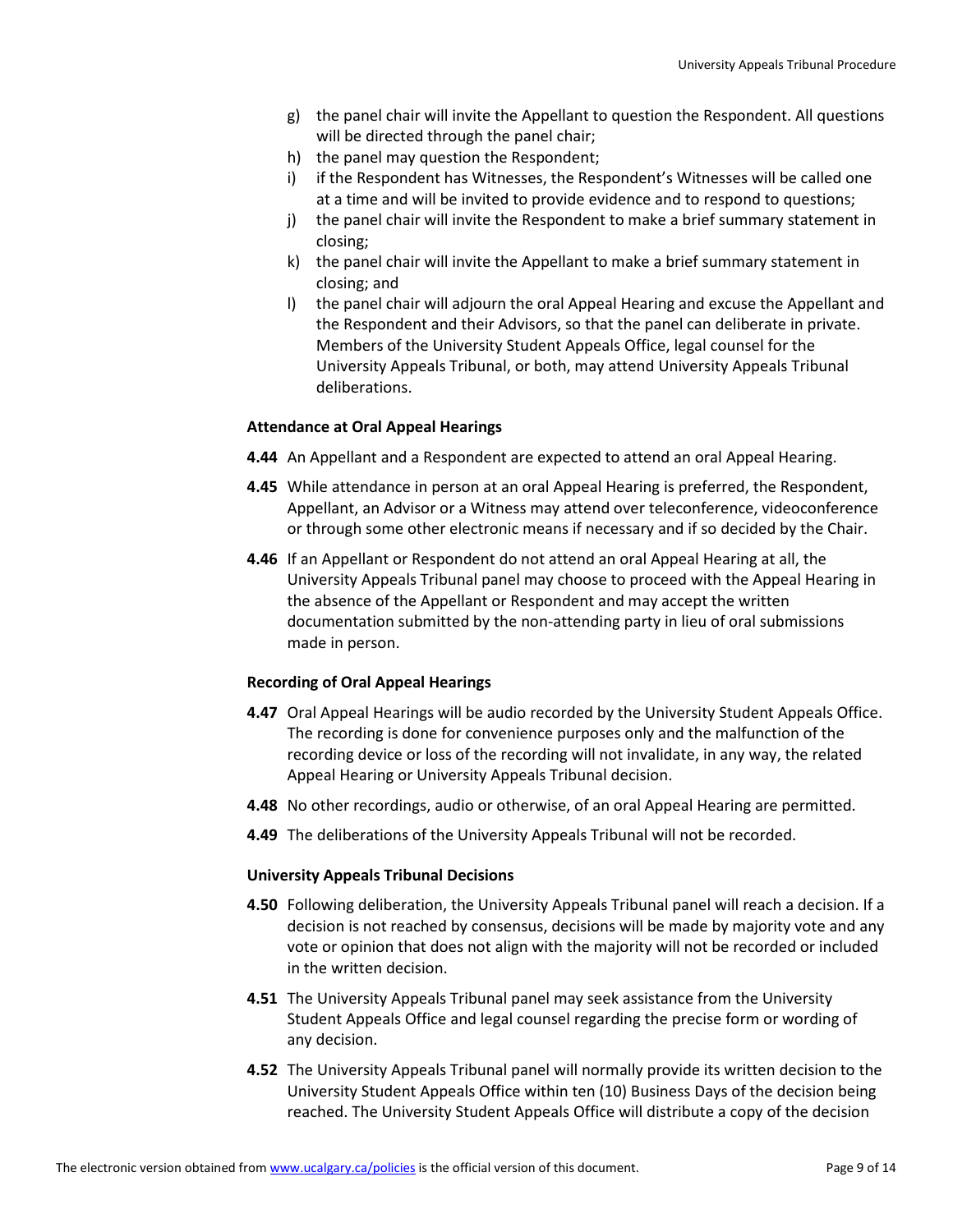to the Appellant and to the Respondent and to such other individuals as the appeal panel has decided are appropriate or necessary.

- **4.53** Subject to Section 4.5, written decisions of the University Appeals Tribunal will be distributed to UCalgary email addresses.
- **4.54** A decision of a University Appeals Tribunal panel will normally include:
	- a) the membership of the panel;
	- b) a summary of the background to the appeal;
	- c) a summary of the evidence of the Appellant and the Respondent;
	- d) the panel's findings of fact;
	- e) the panel's decision and the reasons for the decision; and
	- f) information regarding any further appeal.

# **Appeals**

**4.55** University Appeals Tribunal decisions are final and not appealable at the University.

# **Reconsideration by the University Appeals Tribunal**

- **4.56** The University Appeals Tribunal may reconsider one of its decisions, on its own initiative, where it considers it appropriate. In particular, where a University Appeals Tribunal panel is satisfied that:
	- a) relevant material evidence was withheld, not disclosed, or fraudulently presented by either an Appellant or a Respondent; or
	- b) there was a significant defect in either the Appeal Hearing procedure or the decision;

a University Appeals Tribunal panel will determine whether and how a reconsideration will occur.

**4.57** The members of the University Appeals Tribunal panel who complete a reconsideration will not be the same members as those that made the decision being reconsidered.

# **Confidentiality, Records and Reporting**

- **4.58** All appeal records will be maintained as confidential records of the University Student Appeals Office as required by applicable law and the University's policies and records retention schedule. Appeal records will only be made available by the University Student Appeals Office to authorized users with a legitimate need for the information. Any other request for appeal records must be handled through the University's access to information process.
- **4.59** Reports and statistics compiled by the University Student Appeals Office will not include identifiable information about an individual.
- **4.60** Oral Appeal Hearings will not be open to the public.
- **4.61** Members of the University Student Appeals Office or legal counsel, or both may attend oral Appeal Hearings in support roles for the University Appeals Tribunal or for training purposes. At the discretion of the University Appeals Tribunal panel chair, observers may attend an Appeal Hearing, but will not play an active role in the Appeal Hearing.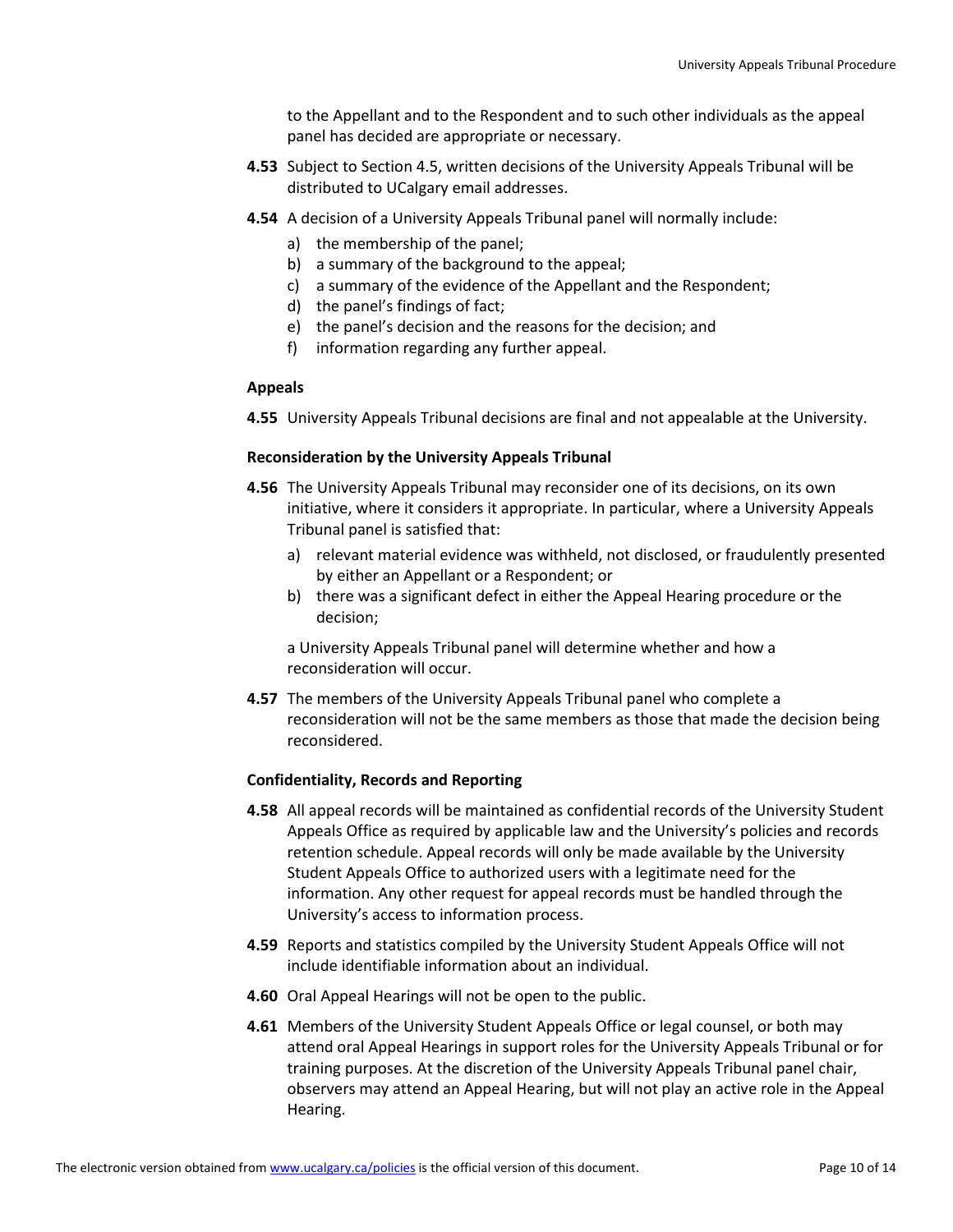#### **Concerns Regarding Implementation of University Appeals Tribunal Decision**

- **4.62** Should an Appellant have a concern that the Respondent has not carried out any action required by the University Appeals Tribunal in a University Appeals Tribunal decision, the concern should be submitted to the University Student Appeals Office.
- **4.63** The University Student Appeals Office will forward the concern to a University Appeals Tribunal panel chair for determination of whether any further investigation or direction is needed.

#### **Service and Notification**

- **4.64** All submissions made to the University Student Appeals Office must be made in written electronic form and in accordance with the process set out on the University Student Appeals Office Website: [https://www.ucalgary.ca/secretariat/student](https://www.ucalgary.ca/secretariat/student-appeals)[appeals.](https://www.ucalgary.ca/secretariat/student-appeals)
- **4.65** All communication from the University Student Appeals Office regarding an appeal will be sent from [appeals@ucalgary.ca.](mailto:appeals@ucalgary.ca)
- **4.66** Correspondence from the University Student Appeals Office is deemed to have been received two (2) Business Days following the date of an email correspondence.

### **Decisions of the Appeal Review Administrator, University Student Appeals Officer or University Appeals Tribunal Panel Chair**

- **4.67** A decision made by an Appeal Review Administrator, the University Student Appeals Officer or a University Appeals Tribunal panel chair in accordance with this procedure is final and not appealable at the University.
- **4.68** In making a decision, the Appeal Review Administrator, University Student Appeals Officer or the University Appeals Tribunal panel chair may request further information, consult with the University Student Appeals Office or legal counsel, or, in the case of a University Appeals Tribunal panel chair, with the members of the University Appeals Tribunal panel.

#### **Authority and Responsibility of the University Appeals Tribunal**

- **4.69** The Board of Governors has delegated to the University Appeals Tribunal the authority and responsibilities detailed in this procedure.
- **4.70** The University Appeals Tribunal will hear and decide appeals regarding:
	- a) Academic Progression Matters,
	- b) Student Non-Academic Misconduct, and
	- c) Student Academic Misconduct,

as contemplated in the Student Misconduct and Academic Appeals Policy.

- **4.71** The University Appeals Tribunal has the authority to:
	- a) confirm a decision being appealed;
	- b) reverse a decision, or part of a decision being appealed;
	- c) void the decision being appealed and substitute its own decision; and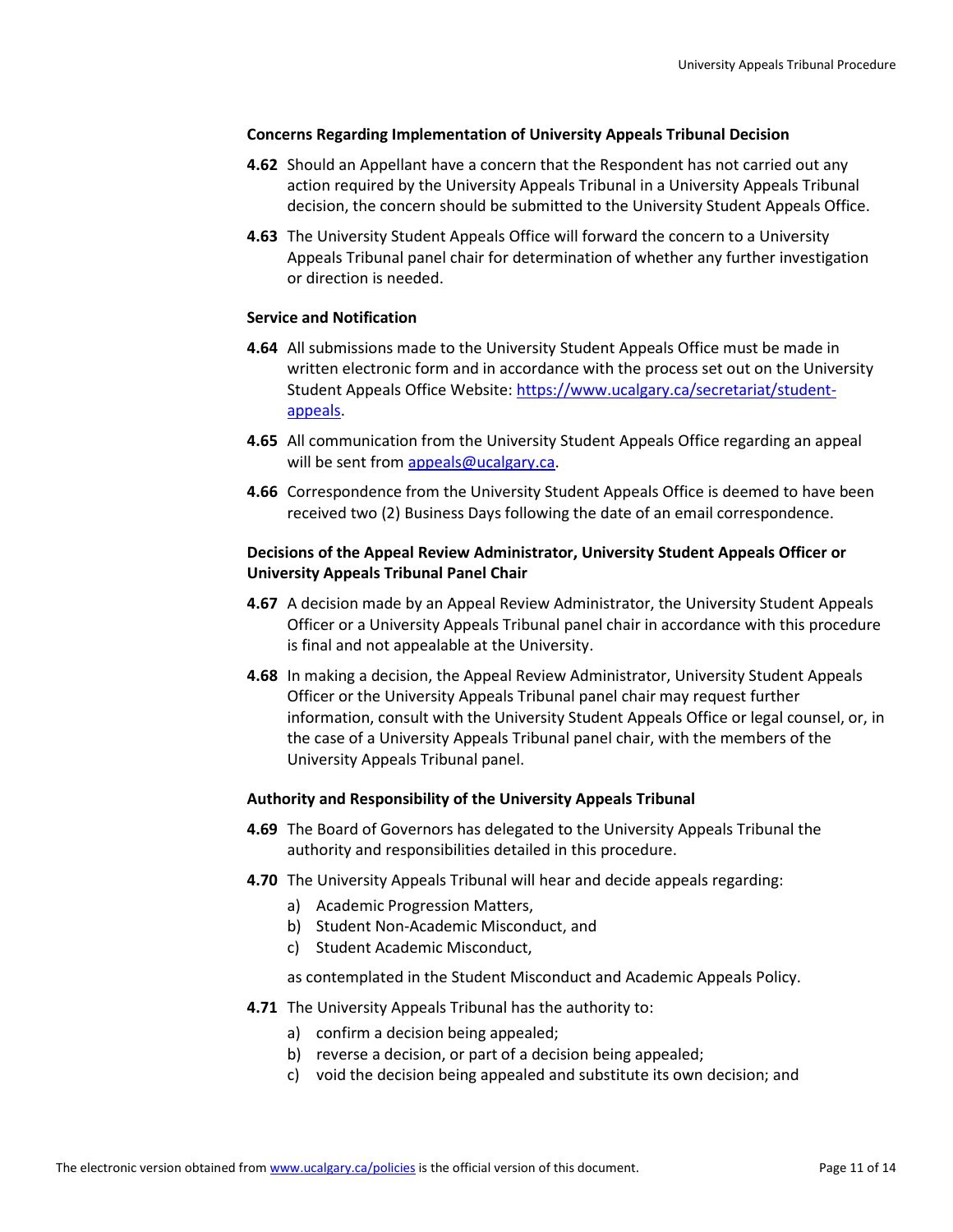- d) assess a different sanction or outcome, including a more onerous sanction, in accordance with the University's, faculty's, or University unit's policies, procedures, regulations or standards.
- **4.72** Subject to the rights of an Appellant and a Respondent set out in the Student Misconduct and Academic Appeal Policy:
	- a) the University Appeals Tribunal is not required to observe strict legal procedures or rules of evidence; and
	- b) if any procedural matter is not dealt with in this procedure, a constituted panel of the University Appeals Tribunal may establish an appropriate procedure for the appeal it is hearing.
- **4.73** The University Appeals Tribunal will, with the assistance of the University Student Appeal Office, submit an annual report on the nature and number of appeals and decisions to the Board of Governors.

# **Composition of the University Appeals Tribunal**

- **4.74** Membership of the University Appeals Tribunal will be appointed as follows:
	- a) three (3) Board of Governor members will be appointed by the Board of Governors to serve as University Appeals Tribunal panel chairs and members.
	- b) three (3) Appeal Review Administrators will be appointed by the General Faculties Council Executive Committee and two (2) Appeal Review Administrators will be appointed by the Board of Governors. The Student Appeals Office may request additional Appeal Review Administrators be appointed for periods where there is expected to be a high volume of appeals. These additional appointments can be temporary or permanent. Only the Board of Governors Appeal Review Administrators will receive appeals of Student Non-Academic Misconduct decisions.
	- c) one (1) Academic Staff Member will be appointed by each faculty to serve as University Appeals Tribunal panel chairs and members.
	- d) five (5) full time undergraduate students in good academic standing will be appointed by the Students' Union to serve as University Appeals Tribunal members. To the extent possible, the Students will represent different disciplines at the University.
	- e) three (3) full time graduate students in good academic standing will be appointed by the Graduate Students' Association to serve as University Appeals Tribunal members. To the extent possible, the Students will represent different disciplines at the University.
	- f) two (2) Management and Professional Staff (MaPS) will be appointed by the MaPS executive to serve as University Appeals Tribunal panel chairs and members. MaPS will be selected as panel chairs or members only for appeals regarding Student Non-Academic Misconduct decisions, and will be from different faculties or University units.

#### **Quorum and Constituting a Specific Panel**

**4.75** Quorum of the University Appeals Tribunal for the purposes of hearing and deciding appeals in accordance with this procedure is three (3) members appointed pursuant to this procedure.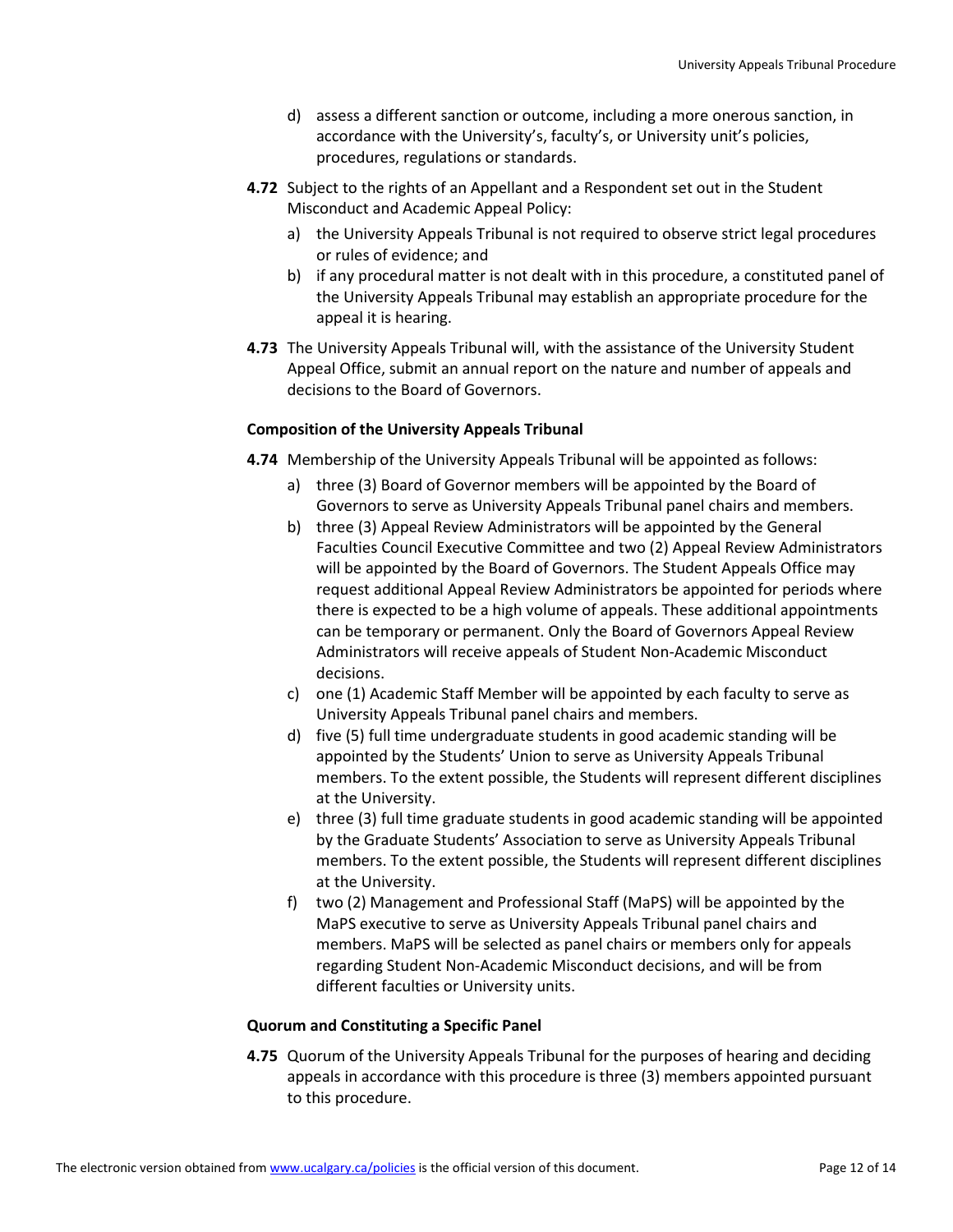- **4.76** The University Student Appeals Office will form and organize panels of three (3) University Appeals Tribunal members from the roster of appointed members to hear appeals, including designating one member of each panel as the University Appeals Tribunal panel chair. In forming University Appeals Tribunal panels, the University Student Appeals Office will make reasonable attempts to keep the membership broadly representative of the University community, given the available pool of members.
- **4.77** Subject to Section 4.76, University Appeals Tribunal panels will be formed by the University Student Appeals Office as follows:
	- a) for a panel hearing Student Non-Academic Misconduct decisions, one (1) Board of Governors member, one (1) Academic Staff Member and one (1) Student; and
	- b) for a panel hearing decisions regarding Academic Misconduct decisions and Academic Progression Matters, one (1) Board of Governors member, one (1) Academic Staff Member and one (1) Student.
- **4.78** If the Appellant is an undergraduate Student, an undergraduate Student will be selected to sit on the panel. If the Appellant is a graduate Student, a graduate Student will be selected to sit on the panel. For the purposes of forming panels, graduate Students are considered to be from the faculty where they receive supervision.
- **4.79** If an Appellant informs the University Student Appeals Office that they would prefer that a Student not sit on the panel, the University Student Appeals Office will form the panel so that it does not include a Student member. In this scenario, the panel will be formed as follows:
	- a) for a panel hearing appeals of Student Non-Academic Misconduct decisions, one (1) Board of Governors member, one (1) Academic Staff Member, and one (1) MaPS; and
	- b) for a panel hearing appeals of decisions regarding Academic Misconduct decisions and Academic Progression Matters one (1) Board of Governors member and two (2) Academic Staff Members.
- **4.80** University Appeals Tribunal panel members will be from different faculties or University units from each other, the Appellant and the Respondent.
- **4.81** No University Appeals Tribunal member placed on a panel may have had any involvement in the decision being appealed. Panel members will be asked in advance of an Appeal Hearing to declare any possible conflicts of interest.
- **4.82** Should a member of a University Appeals Tribunal panel be unable to attend the Appeal Hearing, the University Student Appeals Office will determine a replacement as soon as is reasonably possible so as to minimize any delay.

# **Term of Office**

**4.83** Except where a member has a change in status, members of the University Appeals Tribunal will serve in their roles for staggered terms of three (3) years, except in the case of Student members who will serve in their role for terms of one (1) year. Terms are renewable.